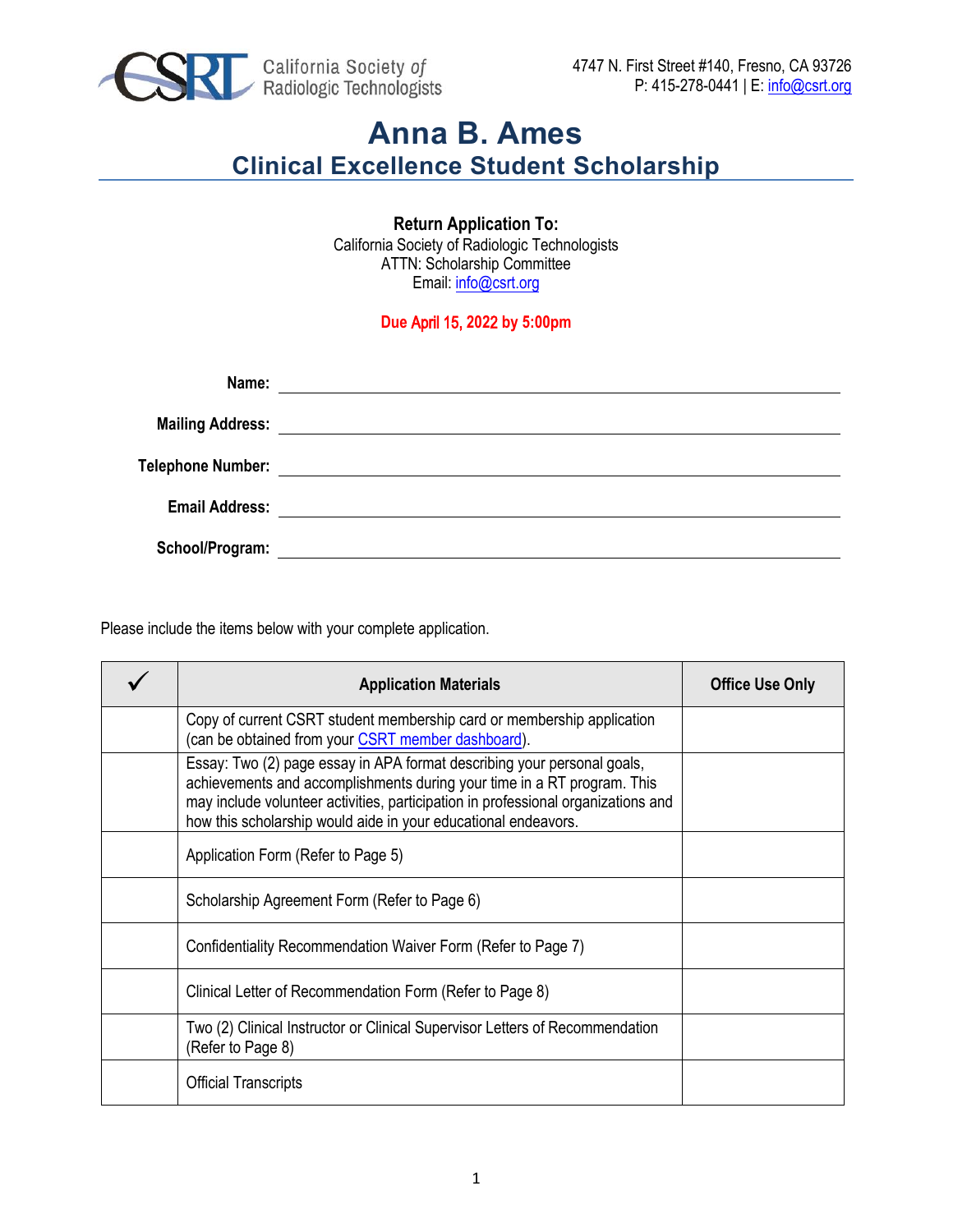

Dear Applicant,

Thank you for your inquiry concerning the Anna B. Ames Clinical Excellence Student Scholarship provided by the California Society of Radiologic Technologists.

It is with pleasure that we provide the enclosed forms, which must be completed in full and returned along with official transcripts to the CSRT office [\(info@csrt.org\)](mailto:info@csrt.org) by 5:00pm on Friday, April 15, 2022. It is the responsibility of the applicant to ensure that all forms are complete prior to submitting to CSRT for review.

The amount of the Anna B. Ames Clinical Excellence Student Scholarship is \$500. The scholarship will be revoked if the recipient fails to complete his or her educational program. In this event, the recipient must repay the scholarship money within three (3) months.

The winner will be notified by both phone and email, and will be announced during the virtual CSRT Spring Conference on Saturday, April 30, 2022.

Sincerely,

## Cheryl Young, Ed.D**,** RT**(**T**)**

2021-2022 CSRT President

## **Enclosures**:

Cover Letter Scholarship Description, Memorial, Criteria Student Scholarship Objective, Eligibility Criteria, Procedures Application Form Scholarship Agreement Form Confidentiality Recommendation Waiver Form Clinical Letter of Recommendation Form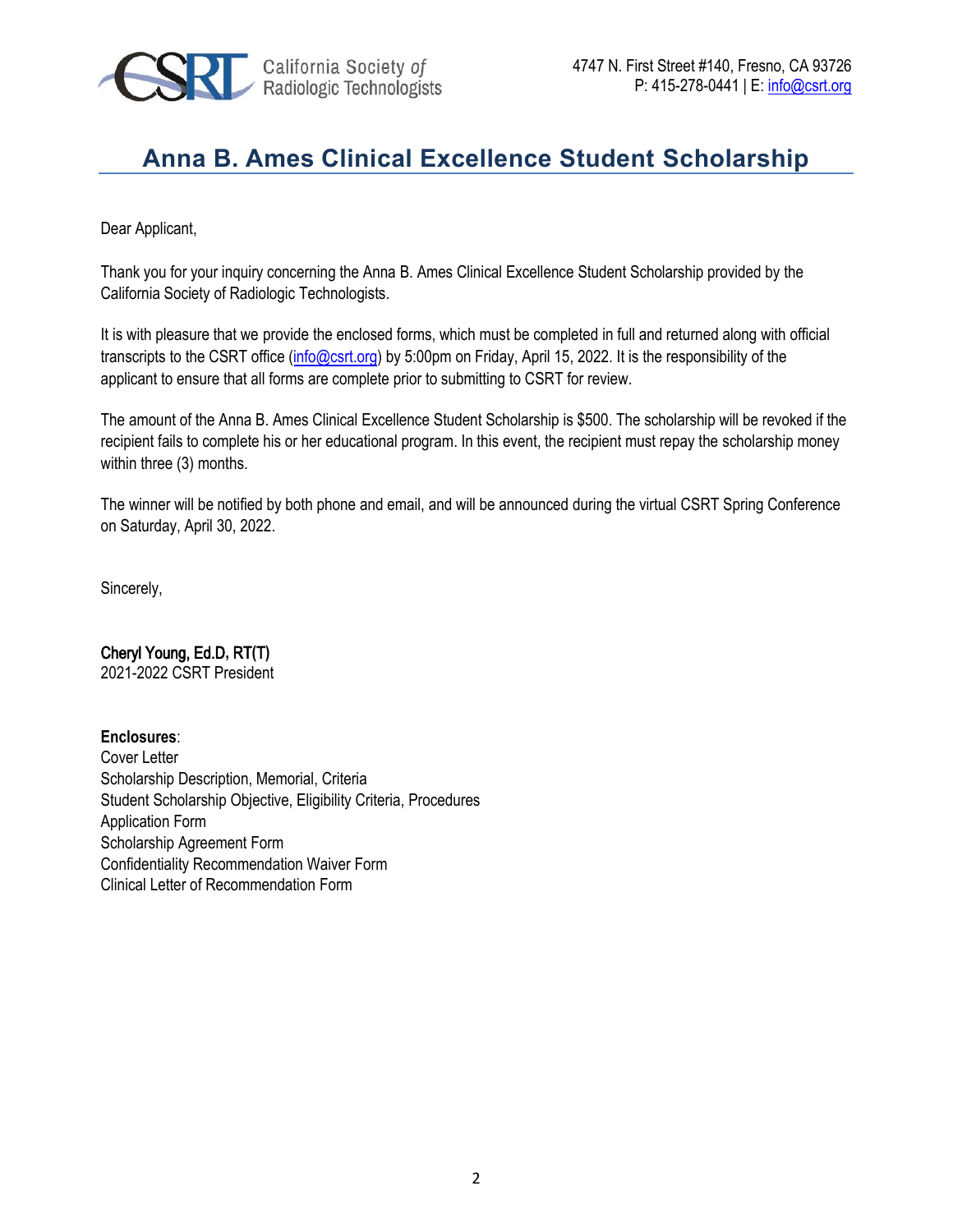



Anna B. Ames, CRT, lived a life of service to others as a radiographer, a founding leader of CSRT, and as a responsible and active citizen of her community. Anna believed that those served had a right to the best care her talents could provide.

The legacy she left is a world better due to her professional competence, her responsibility to duty, her strong belief in ethical principles, and the warmth and vitality shared with all she touched. In memory of Anna B. Ames, these qualities are being sought in others who are following similar paths of service.

The CSRT Scholarship Committee will choose one student applicant who most closely follows the professional excellence emulated by Ms. Ames.

The criteria are as follows:

### **A. Clinical Excellence**

- a. Accolades Received in a Clinical Environment
- b. Clinical Grade Point Average

#### **B. Sense of Leadership**

- a. Professional Skills and Behavior
- b. Teamwork/Collaboration
- c. Organizational Skills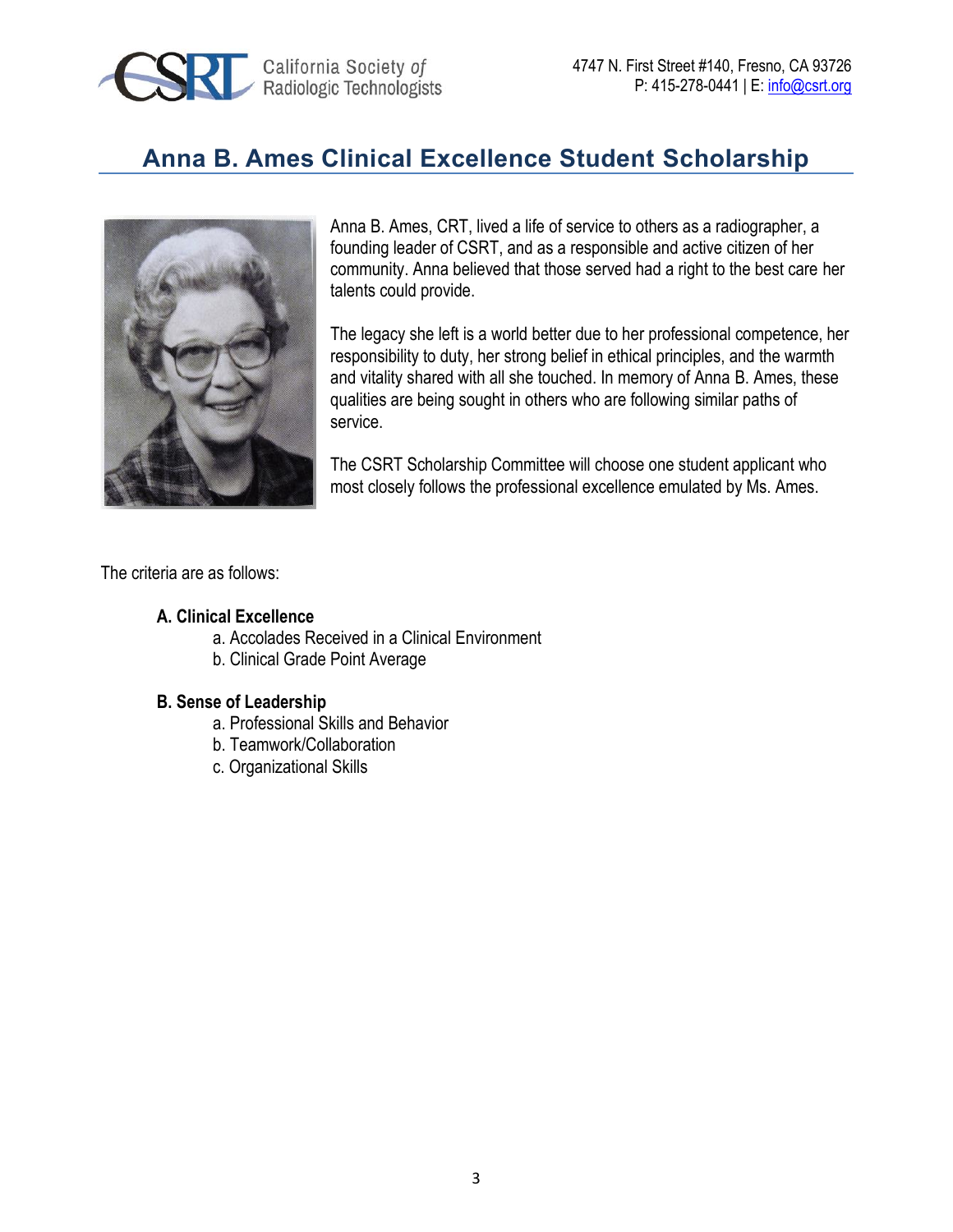

## **Objectives:**

- 1. Provide financial assistance to a radiologic science student enrolled in a JRCERT approved California school.
- 2. Contribute \$500 to one student who exemplifies clinical excellence.
- 3. Assist a student who has demonstrated a high potential for success in the radiologic technology profession.
- 4. Gain recognition within the state of California as a leader in radiologic technology education.
- 5. Promote student interests in the CSRT organization.
- 6. Encourage CSRT membership and participation as an active member.

## **Eligibility Criteria:**

The applicant shall be:

- 1. A CSRT member or applying for membership at the time of application [\(www.csrt.org/membership\)](https://www.csrt.org/membership).
- 2. Enrolled full-time in a California Department of Health Services approved and Joint Review Committee for Education in Radiologic Technology (JRCERT) accredited radiologic sciences education program.
- 3. Enrolled in the program for at least 6 months at the time of receipt of the award.
- 4. Considered to possess exceptional skills in the clinical environment.
- 5. Considered ineligible if a holder of certification in another allied health profession that provides advanced standing in the said educational program.
- 6. Eligible to receive the scholarship only once.
- 7. If also applying for the Ruth McMillan Academic Excellence Student Scholarship, the student may only win one of the two scholarships at a time. A student may not win both, Anna B. Ames and Ruth McMillan Scholarships at one time.
- 8. Responsible for requesting his/her own student application forms.

## **Grant Procedures:**

- 1. Application forms shall be obtained from the CSRT office or website.
- 2. Completed applications shall be emailed to the CSRT [\(info@csrt.org\)](mailto:info@csrt.org) by April 15, 2022, 5:00pm.
- 3. The CSRT Board of Directors reserves the right to perform the selection procedures or assign the duties to the Scholarship Committee.
- 4. The winner will be announced during the CSRT Spring Conference on Saturday, April 30, 2022
- 5. The winner shall receive a congratulatory email and a check mailed to the address provided.
- 6. A copy of the congratulatory letter shall be sent to the student's program director.
- 7. The winner will also be announced in *The Technigram* e-journal and on the CSRT website.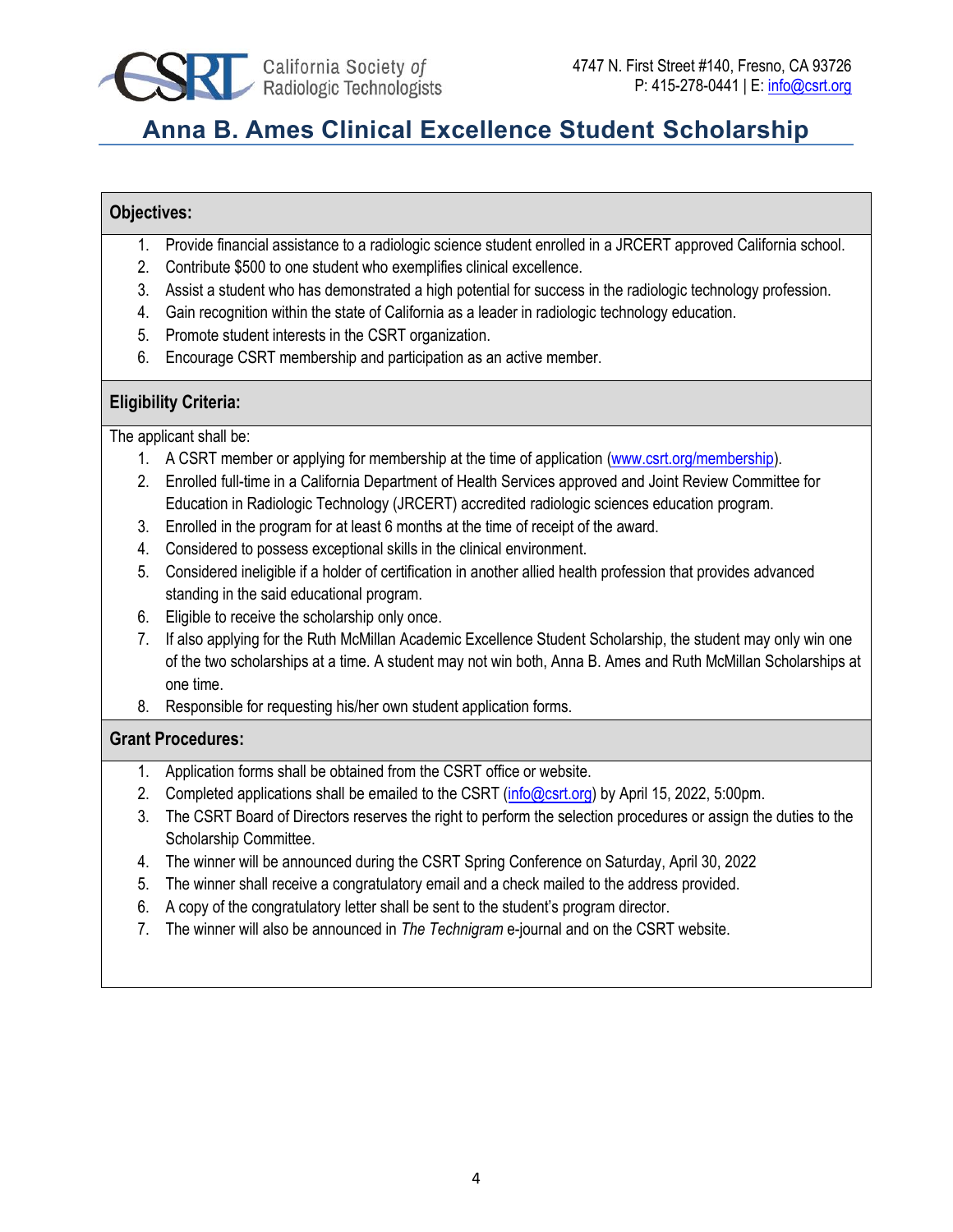

## **APPLICATION FORM**

#### **Part A: To be completed by applicant. Please print or type.**

\_\_\_\_\_\_\_\_\_\_\_\_\_\_\_\_\_\_\_\_\_\_\_\_\_\_\_\_\_\_\_\_\_\_\_\_\_\_\_\_\_\_\_\_\_\_\_\_\_\_\_\_\_

Identify your California Department of Health and Joint Review Committee for Education in Radiologic Technology (JRCERT) Accredited Radiologic Technology Program.

|                                                                                           | Name of School: <u>the contract of the contract of the contract of the contract of the contract of the contract of the contract of the contract of the contract of the contract of the contract of the contract of the contract </u>                                                                                                                                                                                                      |
|-------------------------------------------------------------------------------------------|-------------------------------------------------------------------------------------------------------------------------------------------------------------------------------------------------------------------------------------------------------------------------------------------------------------------------------------------------------------------------------------------------------------------------------------------|
|                                                                                           |                                                                                                                                                                                                                                                                                                                                                                                                                                           |
|                                                                                           |                                                                                                                                                                                                                                                                                                                                                                                                                                           |
|                                                                                           | Beginning Date: _____________________________<br>Estimated Completion Date: ______________________                                                                                                                                                                                                                                                                                                                                        |
|                                                                                           | GPA: _____________________ in radiologic technology clinical courses only. (Please attach official transcripts)                                                                                                                                                                                                                                                                                                                           |
| <b>Clinical Recommendations:</b> (see attached forms)<br>the CSRT office (info@csrt.org). | Instructions: Obtain two (2) clinical recommendations from the individuals listed below. Recommenders must complete<br>both the Recommendation Form and Confidentiality Recommendation Waiver Form. All documents must be returned to<br>the student in a sealed envelope with the recommender's signature on the sealed part of the slab or emailed directly to<br>1. Clinical Instructor, Clinical Staff, or Clinical affiliated staff. |
|                                                                                           |                                                                                                                                                                                                                                                                                                                                                                                                                                           |
|                                                                                           | 2. Lead Technologist, Clinical Supervisor, or Manager from your clinical site.                                                                                                                                                                                                                                                                                                                                                            |
|                                                                                           |                                                                                                                                                                                                                                                                                                                                                                                                                                           |
|                                                                                           | I affirm and certify the information submitted and attached is complete and correct to the best of my knowledge.                                                                                                                                                                                                                                                                                                                          |
| <b>Applicant Signature</b>                                                                | Date                                                                                                                                                                                                                                                                                                                                                                                                                                      |

Print Name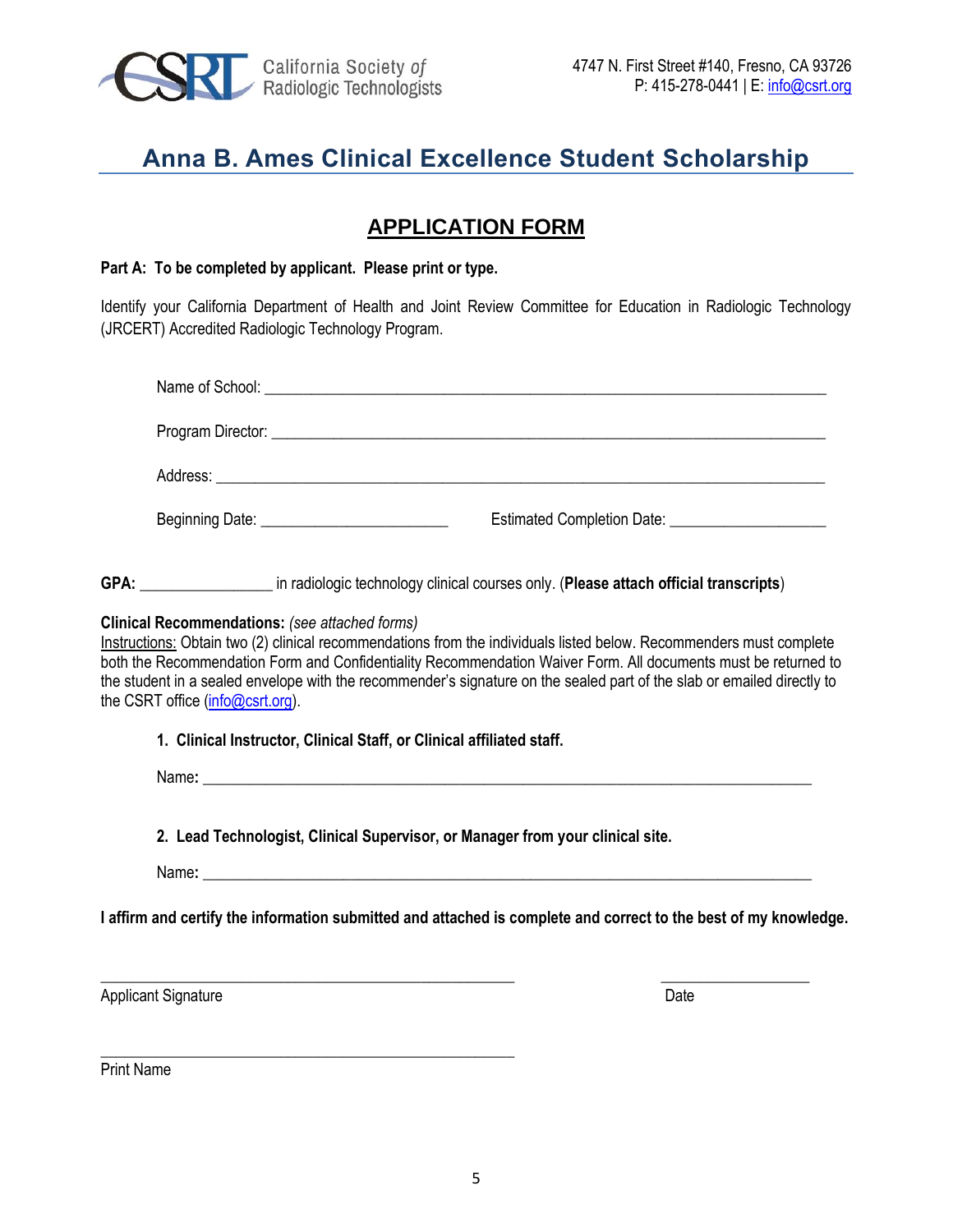

## **SCHOLARSHIP AGREEMENT FORM**

This student scholarship is made available through the Anna B. Ames Student Scholarship Fund provided by the California Society of Radiologic Technologists.

By signing my name below, I affirm that I am a radiologic technology student in a California Department of Health Services and Joint Review Committee for Education in Radiologic Technology (JRCERT) approved educational program. I understand that if I terminate or am terminated for any reason other than graduation, I will be responsible for repaying the entire scholarship within three (3) months of said termination.

**Amount of Scholarship ………………………... \$500** 

 $\_$  , and the set of the set of the set of the set of the set of the set of the set of the set of the set of the set of the set of the set of the set of the set of the set of the set of the set of the set of the set of th Applicant Signature Date

Print Name

## **Office Use Only:**

To be completed by a member of the CSRT Scholarship Committee.

\_\_\_\_\_\_\_\_\_\_\_\_\_\_\_\_\_\_\_\_\_\_\_\_\_\_\_\_\_\_\_\_\_\_\_\_\_\_\_\_\_\_\_\_\_\_\_\_\_\_\_\_\_

Agreed to by: \_\_\_\_\_\_\_\_\_\_\_\_\_\_\_\_\_\_\_\_\_\_\_\_\_\_\_\_\_\_\_\_\_\_\_\_\_\_\_ Date: \_\_\_\_\_\_\_\_\_\_\_\_\_\_\_\_\_\_\_\_

| $\sim$<br>۰.<br>монашк | .<br>11 I F<br>. |  |
|------------------------|------------------|--|
|                        |                  |  |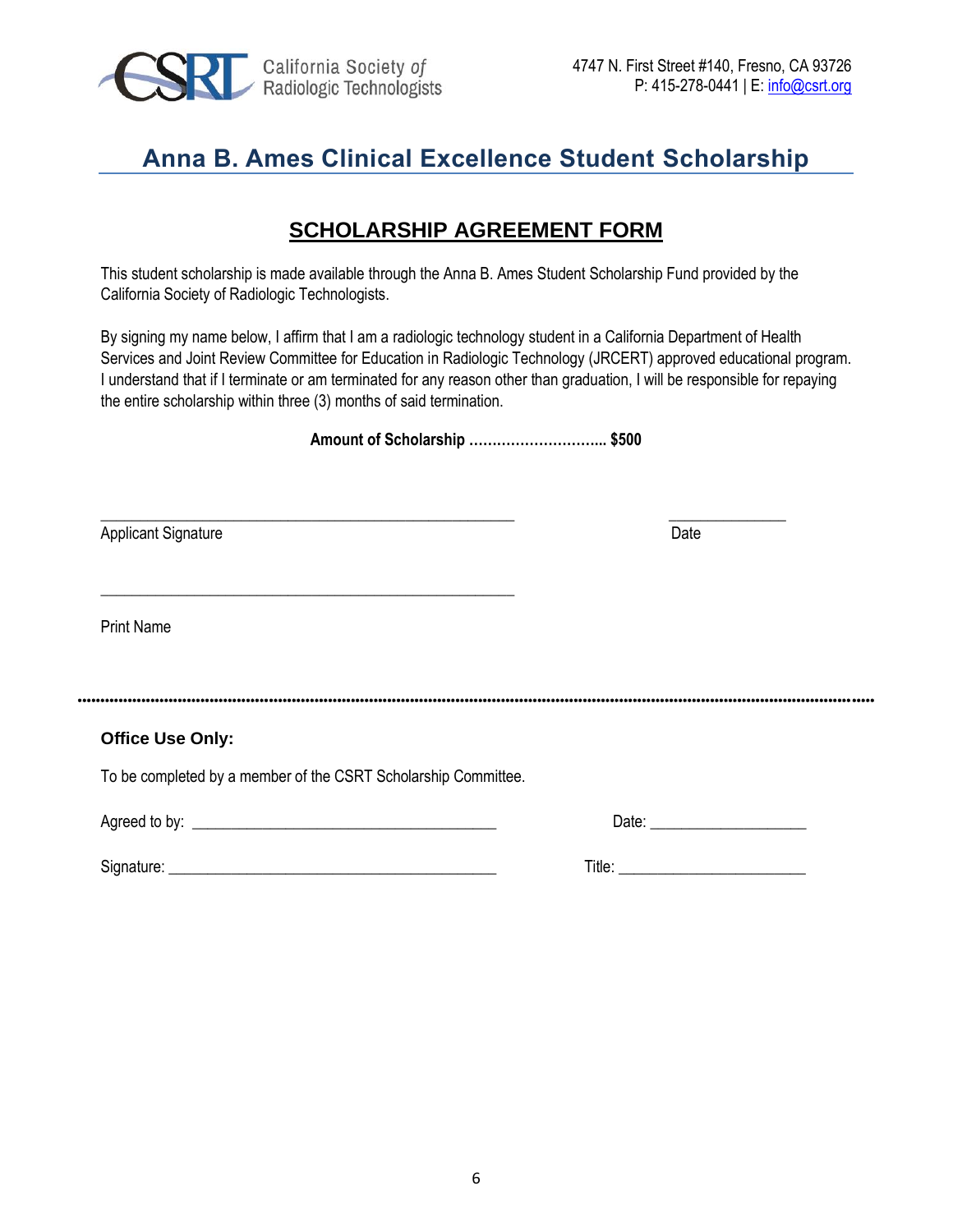

## **CONFIDENTIALITY RECOMMENDATION WAIVER FORM**

Name of Applicant:

Under the federal Law entitled the Family Educational Rights and Privacy Act of 1974, students are given the right to inspect his/her records, including letters of recommendation. We strongly believe letters written in confidence are great value in the assessment of a student's qualifications, abilities, and dedication. Both, the applicant and recommender must review this form before completing the recommendation forms.

**To the applicant**: We invite you therefore, but do not require you, to sign the following waiver; you may however, expressly decline to do so.

• **I expressly waive rights I might have to access this letter of recommendation under the Family Educational Rights and Privacy Act of 1974, or any other law, regulations, or policy.**

Applicant Signature Date

• **I do not agree to the waiver stated above.**

Applicant Signature Date Date Contract and Date Date Date

**To the Recommender**: Before you assent to submit a recommendation, please review the reference to the Federal Law entitled the Family Education Rights and Privacy Act of 1974 as presented in the above instructions. Please place the letter of recommendation in a sealed envelope with your signature on the sealed part of the envelope and give it to the student. Alternatively, you may email or mail your letter of recommendation directly to the CSRT by October 23, 2020, 5:00pm.

\_\_\_\_\_\_\_\_\_\_\_\_\_\_\_\_\_\_\_\_\_\_\_\_\_\_\_\_\_\_\_\_\_\_\_\_\_\_\_\_\_\_\_\_\_\_\_\_\_\_\_\_ \_\_\_\_\_\_\_\_\_\_\_\_\_\_\_

\_\_\_\_\_\_\_\_\_\_\_\_\_\_\_\_\_\_\_\_\_\_\_\_\_\_\_\_\_\_\_\_\_\_\_\_\_\_\_\_\_\_\_\_\_\_\_\_\_\_\_\_ \_\_\_\_\_\_\_\_\_\_\_\_\_\_\_